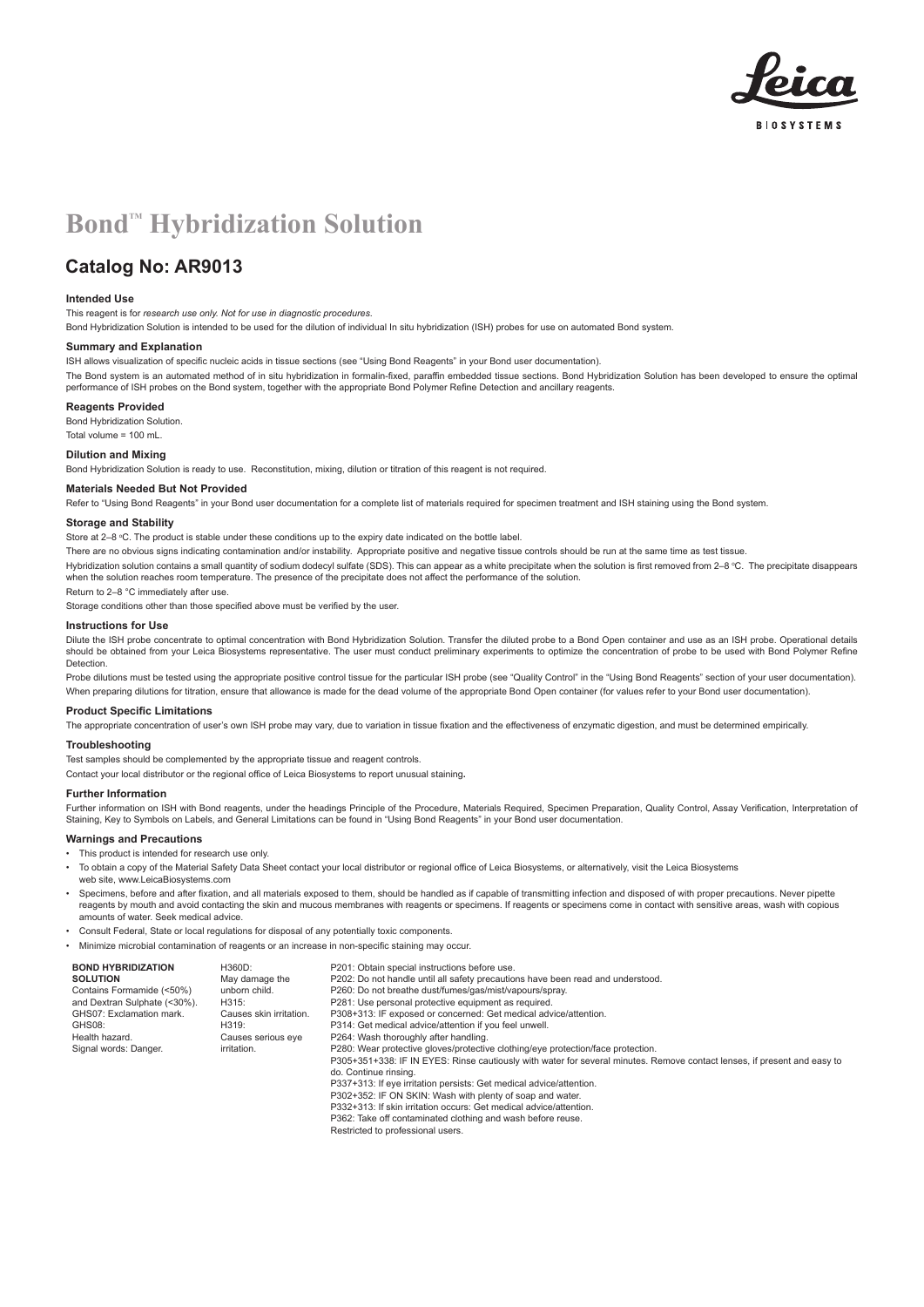| <b>BOND HYBRIDIZATION</b><br><b>SOLUTION</b><br>Contient Formamide (<50%) et<br>le sulfate de dextran (<30%).<br>GHS07: Point d'exclamation.<br>GHS08: Danger pour la santé.<br>Mentions d'avertissement:<br>Danger. | H360D: Peut nuire au<br>fotus.<br>H315: Provoque une<br>irritation cutanée.<br>H319: Provoque une<br>sévère irritation des<br>yeux.    | P201: Se procurer les instructions avant utilisation.<br>P202: Ne pas manipuler avant d'avoir lu et compris toutes les précautions de sécurité.<br>P260: Ne pas respirer les poussières/fumées/gaz/brouillards/vapeurs/aérosols.<br>P281: Utiliser l'équipement de protection individuel requis.<br>P308+313: EN CAS d'exposition prouvée ou suspectée: consulter un médecin.<br>P314: Consulter un médecin en cas de malaise.<br>P264: Se laver soigneusement après manipulation.<br>P280: Porter des gants de protection/des vêtements de protection/un équipement de protection des yeux/du visage.<br>P305+351+338: EN CAS DE CONTACT AVEC LES YEUX: rincer avec précaution à l'eau pendant plusieurs minutes. Enlever<br>les lentilles de contact si la victime en porte et si elles peuvent être facilement enlevées. Continuer à rincer.<br>P337+313: Si l'irritation oculaire persiste: consulter un médecin.<br>P302+352: EN CAS DE CONTACT AVEC LA PEAU: laver abondamment à l'eau et au savon.<br>P332+313: En cas d'irritation cutanée: consulter un médecin.<br>P362: Enlever les vêtements contaminés et les laver avant réutilisation.<br>Usage réservé aux professionnels. |
|----------------------------------------------------------------------------------------------------------------------------------------------------------------------------------------------------------------------|----------------------------------------------------------------------------------------------------------------------------------------|--------------------------------------------------------------------------------------------------------------------------------------------------------------------------------------------------------------------------------------------------------------------------------------------------------------------------------------------------------------------------------------------------------------------------------------------------------------------------------------------------------------------------------------------------------------------------------------------------------------------------------------------------------------------------------------------------------------------------------------------------------------------------------------------------------------------------------------------------------------------------------------------------------------------------------------------------------------------------------------------------------------------------------------------------------------------------------------------------------------------------------------------------------------------------------------------|
| <b>BOND HYBRIDIZATION</b><br><b>SOLUTION</b><br>Contiene Formammide (<50%) e<br>destrano solfato (<30%).<br>GHS07: Punto esclamativo.<br>GHS08: Pericolo per la salute.<br>Avvertenze: Pericolo.                     | H360D: Può nuocere<br>al feto.<br>H315: Provoca<br>irritazione cutanea.<br>H319: Provoca grave<br>irritazione oculare.                 | P201: Procurarsi istruzioni specifiche prima dell'uso.<br>P202: Non manipolare prima di avere letto e compreso tutte le avvertenze.<br>P260: Non respirare la polvere/i fumi/i gas/la nebbia/i vapori/gli aerosol.<br>P281: Utilizzare il dispositivo di protezione individuale richiesto.<br>P308+313: IN CASO di esposizione o di possibile esposizione, consultare un medico.<br>P314: In caso di malessere, consultare un medico.<br>P264: Lavare accuratamente dopo l'uso.<br>P280: Indossare guanti/indumenti protettivi/proteggere gli occhi/il viso.<br>P305+351+338: IN CASO DI CONTATTO CON GLI OCCHI: sciacquare accuratamente per parecchi minuti. Togliere le<br>eventuali lenti a contatto se è agevole farlo. Continuare a sciacquare.<br>P337+313: Se l'irritazione degli occhi persiste, consultare un medico.<br>P302+352: IN CASO DI CONTATTO CON LA PELLE: lavare abbondantemente con acqua e sapone.<br>P332+313: In caso di irritazione della pelle: consultare un medico.<br>P362: Togliersi di dosso gli indumenti contaminati e lavarli prima di indossarli nuovamente.<br>Riservato ad utenti professionali.                                                     |
| <b>BOND HYBRIDIZATION</b><br><b>SOLUTION</b><br>Enthält Formamid (<50%) und<br>Dextran-Sulfat (<30%).<br>GHS07: Ausrufezeichen.<br>GHS08: Gesundheitsgefahr.<br>Signalwörter: Gefahr.                                | H360D: Kann das<br>Kind im Mutterleib<br>schädigen.<br>H315: Verursacht<br>Hautreizungen.<br>H319: Verursacht<br>schwere Augenreizung. | P201: Vor Gebrauch besondere Anweisungen einholen.<br>P202: Vor Gebrauch alle Sicherheitshinweise lesen und verstehen.<br>P260: Staub/Rauch/Gas/Nebel/Dampf/Aerosol nicht einatmen.<br>P281: Vorgeschriebene persönliche Schutzausrüstung verwenden.<br>P308+313: BEI Exposition oder falls betroffen: Ärztlichen Rat einholen/ärztliche Hilfe hinzuziehen.<br>P314: Bei Unwohlsein ärztlichen Rat einholen/ ärztliche Hilfe hinzuziehen.<br>P264: Nach Gebrauch gründlich waschen.<br>P280: Schutzhandschuhe/Schutzkleidung/Augenschutz/Gesichtsschutz tragen.<br>P305+351+338: BEI KONTAKT MIT DEN AUGEN: Einige Minuten lang behutsam mit Wasser spülen. Vorhandene<br>Kontaktlinsen nach Möglichkeit entfernen. Weiter spülen.<br>P337+313: Bei anhaltender Augenreizung: Ärztlichen Rat einholen/ärztliche Hilfe hinzuziehen.<br>P302+352: BEI KONTAKT MIT DER HAUT: Mit viel Wasser und Seife waschen.<br>P332+313: Bei Hautreizung: Ärztlichen Rat einholen/ärztliche Hilfe hinzuziehen.<br>P362: Kontaminierte Kleidung ausziehen und vor erneutem Tragen waschen.<br>Nur von Fachleuten zu verwenden.                                                                             |
| <b>BOND HYBRIDIZATION</b><br><b>SOLUTION</b><br>Contiene Formamida (<50%) y<br>sulfato de dextrano (<30%).<br>GHS07: Signo de exclamación.<br>GHS08: Peligro para la salud.<br>Palabras de advertencia:<br>Peligro.  | H360D: Puede dañar<br>al feto.<br>H315: Provoca<br>irritación cutánea.<br>H319: Provoca<br>irritación ocular grave.                    | P201: Pedir instrucciones especiales antes del uso.<br>P202: No manipular la sustancia antes de haber leído y comprendido todas las instrucciones de seguridad.<br>P260: No respirar el polvo/el humo/el gas/la niebla/los vapores/el aerosol.<br>P281: Utilizar el equipo de protección individual obligatorio.<br>P308+313: EN CASO DE exposición manifiesta o presunta: Consultar a un médico.<br>P314: Consultar a un médico en caso de malestar.<br>P264: Lavarse concienzudamente tras la manipulación.<br>P280: Llevar guantes/prendas/gafas/máscara de protección.<br>P305+351+338: EN CASO DE CONTACTO CON LOS OJOS: Aclarar cuidadosamente con agua durante varios minutos.<br>Quitar las lentes de contacto, si lleva y resulta fácil. Seguir aclarando.<br>P337+313: Si persiste la irritación ocular: Consultar a un médico.<br>P302+352: EN CASO DE CONTACTO CON LA PIEL: Lavar con agua y jabón abundantes.<br>P332+313: En caso de irritación cutánea: Consultar a un médico.<br>P362: Quitarse las prendas contaminadas y lavarlas antes de volver a usarlas.<br>Limitado a usuarios profesionales.                                                                       |
| <b>BOND HYBRIDIZATION</b><br><b>SOLUTION</b><br>Contém Formamide (<50%) e<br>sulfato de dextrano (<30%).<br>GHS07: Ponto de exclamação.<br>GHS08: Perigo para a saúde.<br>Palavras-sinal: Perigo.                    | H360D: Pode afectar o<br>nascituro.<br>H315: Provoca irritação<br>cutânea.<br>H319: Provoca irritação<br>ocular grave.                 | P201: Pedir instruções específicas antes da utilização.<br>P202: Não manuseie o produto antes de ter lido e percebido todas as precauções de segurança.<br>P260: Não respirar as poeiras/fumos/gases/névoas/vapores/aerossóis.<br>P281: Usar o equipamento de protecção individual exigido.<br>P308+313: EM CASO DE exposição ou suspeita de exposição: consulte um médico.<br>P314: Em caso de indisposição, consulte um médico.<br>P264: Lavar cuidadosamente após manuseamento.<br>P280: Usar luvas de protecção/vestuário de protecção/protecção ocular/protecção facial.<br>P305+351+338: SE ENTRAR EM CONTACTO COM OS OLHOS: enxaguar cuidadosamente com água durante vários<br>minutos. Se usar lentes de contacto, retireas, se tal lhe for possível. Continuar a enxaguar.<br>P337+313: Caso a irritação ocular persista: consulte um médico.<br>P302+352: SE ENTRAR EM CONTACTO COM A PELE: lavar com sabonete e água abundantes.<br>P332+313: Em caso de irritação cutânea: consulte um médico.<br>P362: Retirar a roupa contaminada e lavá-la antes de a voltar a usar.<br>Limitado a utilizadores profissionais.                                                              |
| <b>BOND HYBRIDIZATION</b><br><b>SOLUTION</b><br>Innehåller Formamid (<50%) och<br>dextransulfat (<30%).<br>GHS07: Utropstecken.<br>GHS08: Hälsofara.<br>Signalord: Fara.                                             | H360D: Kan skada det<br>ofödda barnet.<br>H315: Irriterar huden.<br>H319: Orsakar allvarlig<br>ögonirritation.                         | P201: Inhämta särskilda instruktioner före användning.<br>P202: Använd inte produkten innan du har läst och förstått säkerhetsanvisningarna.<br>P260: Inandas inte damm/rök/gaser/dimma/ångor/sprej.<br>P281: Använd föreskriven personlig skyddsutrustning.<br>P308+313: Vid exponering eller misstanke om exponering Sök läkarhjälp.<br>P314: Sök läkarhjälp vid obehag.<br>P264: Tvätta grundligt efter användning.<br>P280: Använd skyddshandskar/skyddskläder/ögonskydd/ansiktsskydd.<br>P305+351+338: VID KONTAKT MED ÖGONEN: Skölj försiktigt med vatten i flera minuter. Ta ur eventuella kontaktlinser om<br>det går lätt. Fortsätt att skölja.<br>P337+313: Vid bestående ögonirritation: Sök läkarhjälp.<br>P302+352: VID HUDKONTAKT: Tvätta med mycket tvål och vatten.<br>P332+313: Vid hudirritation: Sök läkarhjälp.<br>P362: Nedstänkta kläder tas av och tvättas innan de används igen.<br>Endast för yrkesmässig användning.                                                                                                                                                                                                                                             |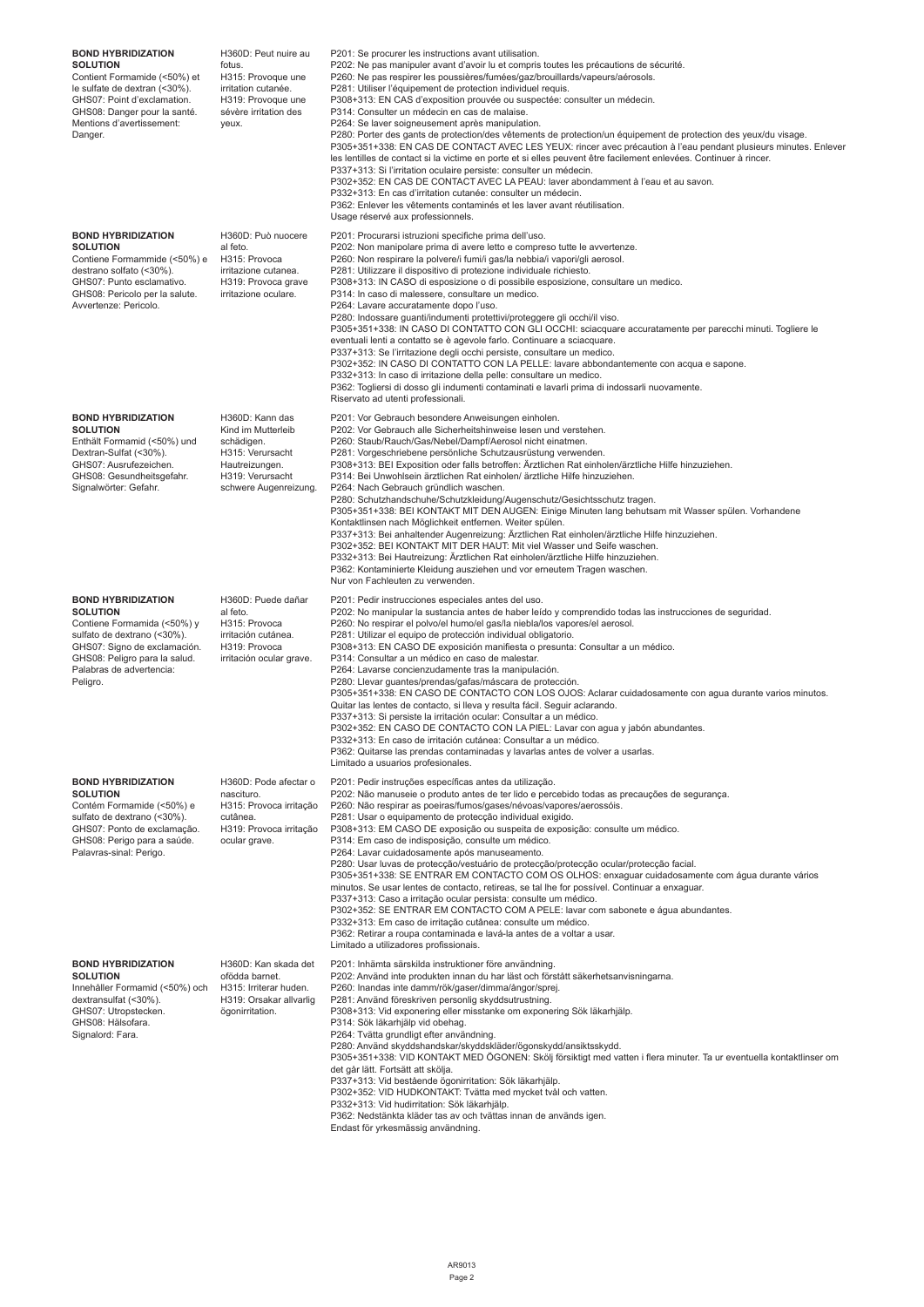| <b>BOND HYBRIDIZATION</b><br><b>SOLUTION</b><br>Περιέχει Φορμαμίδιο (<50%)<br>και θειική δεξτράνη (<30%).<br>GHS07: Θαυμαστικό.<br>GHS08: Κίνδυνος για την<br>υγεία.<br>Προειδοποιητές λέξεις:<br>Κίνδυνος. | Η360D: Μπορεί να<br>βλάψει το έμβρυο.<br>Η315: Προκαλεί<br>ερεθισμό του δέρματος.<br>Η319: Προκαλεί σοβαρό<br>οφθαλμικό ερεθισμό.  | Ρ201: Εφοδιαστείτε με τις ειδικές οδηγίες πριν από τη χρήση.<br>Ρ202: Μην το χρησιμοποιήσετε πριν διαβάσετε και κατανοήσετε τις οδηγίες προφύλαξης.<br>Ρ260: Μην αναπνέετε σκόνη/αναθυμιάσεις/αέρια/σταγονίδια/ατμούς/εκνεφώματα<br>Ρ281: Χρησιμοποιείτε μέσα ατομικής προστασίας όταν απαιτείται.<br>Ρ308+313: ΣΕ ΠΕΡΙΠΤΩΣΗ έκθεσης ή πιθανότητας έκθεσης:<br>Συμβουλευθείτε/Επισκεφθείτε γιατρό.<br>Ρ314: Συμβουλευθείτε/Επισκεφθείτε γιατρό εάν αισθανθείτε αδιαθεσία.<br>Ρ264: Πλύνετε σχολαστικά μετά το χειρισμό.<br>P280: Να φοράτε προστατευτικά γάντια/προστατευτικά ενδύματα/μέσα ατομικής προστασίας για τα μάτια/πρόσωπο.<br>Ρ305+351+338: ΣΕ ΠΕΡΙΠΤΩΣΗ ΕΠΑΦΗΣ ΜΕ ΤΑ ΜΑΤΙΑ: Ξεπλύνετε προσεκτικά με νερό για αρκετά λεπτά. Εάν υπάρχουν<br>φακοί επαφής, αφαιρέστε τους, εφόσον είναι εύκολο.<br>Συνεχίστε να ξεπλένετε.<br>Ρ337+313: Εάν δεν υποχωρεί ο οφθαλμικός ερεθισμός: Συμβουλευθείτε/Επισκεφθείτε γιατρό.<br>Ρ302+352: ΣΕ ΠΕΡΙΠΤΩΣΗ ΕΠΑΦΗΣ ΜΕ ΤΟ ΔΕΡΜΑ: Πλύνετε με άφθονο νερό και σαπούνι.<br>Ρ332+313: Εάν παρατηρηθεί ερεθισμός του δέρματος: Συμβουλευθείτε/Επισκεφθείτε γιατρό.<br>Ρ362: Βγάλτε τα μολυσμένα ρούχα και πλύνετέ τα πριν τα ξαναχρησιμοποιήσετε.<br>Μόνο για επαγγελματική χρήση. |
|-------------------------------------------------------------------------------------------------------------------------------------------------------------------------------------------------------------|------------------------------------------------------------------------------------------------------------------------------------|---------------------------------------------------------------------------------------------------------------------------------------------------------------------------------------------------------------------------------------------------------------------------------------------------------------------------------------------------------------------------------------------------------------------------------------------------------------------------------------------------------------------------------------------------------------------------------------------------------------------------------------------------------------------------------------------------------------------------------------------------------------------------------------------------------------------------------------------------------------------------------------------------------------------------------------------------------------------------------------------------------------------------------------------------------------------------------------------------------------------------------------------------------------------------------------------------------------------------|
| <b>BOND HYBRIDIZATION</b><br><b>SOLUTION</b><br>Indeholder Formamid (<50%)<br>og dextransulfat (<30%).<br>GHS07: Udråbstegn.<br>GHS08: Sundhedsfarer.<br>Signalord: Fare.                                   | H360D: Kan skade det<br>ufødte barn.<br>H315: Forårsager<br>hudirritation.<br>H319: Forårsager<br>alvorlig øjenirritation.         | P201: Indhent særlige anvisninger før brug.<br>P202: Anvend ikke produktet, før alle advarsler er læst og forstået.<br>P260: Indånd ikke pulver/røg/gas/tåge/damp/spray.<br>P281: Anvend de påkrævede personlige værnemidler.<br>P308+313: VED eksponering eller mistanke om eksponering: Søg lægehjælp.<br>P314: Søg lægehjælp ved ubehag.<br>P264: Vask grundigt efter brug.<br>P280: Bær beskyttelseshandsker/beskyttelsestøj/øjenbeskyttelse/ansigtsbeskyttelse.<br>P305+351+338: VED KONTAKT MED ØJNENE: Skyl forsigtigt med vand i flere minutter. Fjern eventuelle kontaktlinser, hvis<br>dette kan gøres let. Fortsæt skylning.<br>P337+313: Ved vedvarende øjenirritation: Søg lægehjælp.<br>P302+352: VED KONTAKT MED HUDEN: Vask med rigeligt sæbe og vand.<br>P332+313: Ved hudirritation: Søg lægehjælp.<br>P362: Forurenet tøj tages af og vaskes, før det bruges igen.<br>Må kun anvendes af professionelle brugere.                                                                                                                                                                                                                                                                                       |
| <b>BOND HYBRIDIZATION</b><br><b>SOLUTION</b><br>Bevat Formamide (<50%) en<br>dextraansulfaat (<30%).<br>GHS07: Uitroepteken.<br>GHS08: Gezondheidsgevaar.<br>Signaalwoorden: Gevaar.                        | H360D: Kan het<br>ongeboren kind<br>schaden.<br>H315: Veroorzaakt<br>huidirritatie.<br>H319: Veroorzaakt<br>ernstige oogirritatie. | P201: Alvorens te gebruiken de speciale aanwijzingen raadplegen.<br>P202: Pas gebruiken nadat u alle veiligheidsvoorschriften gelezen en begrepen heeft<br>P260: stof/rook/gas/nevel/damp/spuitnevel niet inademen.<br>P281: De nodige persoonlijke beschermingsuitrusting gebruiken.<br>P308+313: NA (mogelijke) blootstelling: een arts raadplegen.<br>P314: Bij onwel voelen een arts raadplegen.<br>P264: Na het werken met dit product grondig wassen.<br>P280: Beschermende handschoenen/beschermende kleding/oogbescherming/gelaatsbescherming dragen.<br>P305+351+338: BIJ CONTACT MET DE OGEN: voorzichtig afspoelen met water gedurende een aantal minuten; contactlenzen<br>verwijderen, indien mogelijk; blijven spoelen.<br>P337+313: Bij aanhoudende oogirritatie: een arts raadplegen.<br>P302+352: BIJ CONTACT MET DE HUID: met veel water en zeep wassen.<br>P332+313: Bij huidirritatie: een arts raadplegen.<br>P362: Verontreinigde kleding uittrekken en wassen alvorens deze opnieuw te gebruiken.<br>Alleen voor professionele gebruikers.                                                                                                                                                         |
| <b>BOND HYBRIDIZATION</b><br><b>SOLUTION</b><br>Inneholder Formamid (<50%)<br>og dekstransulfat (<30%).<br>GHS07: Utropstegn.<br>GHS08: Helsefare.<br>Signalord: Fare.                                      | H360D: Kan gi<br>fosterskader.<br>H315: Irriterer huden.<br>H319: Gir alvorlig<br>øyeirritasjon.                                   | P201: Innhent særskilt instruks før bruk.<br>P202: Skal ikke håndteres før alle advarsler er lest og oppfattet.<br>P260: Ikke innånd støv/røyk/gass/tåke/damp/aerosoler.<br>P281: Bruk påkrevd personlig verneutstyr.<br>P308+313: Ved eksponering eller mistanke om eksponering: Søk legehjelp.<br>P314: Søk legehjelp ved ubehag.<br>P264: Vask grundig etter bruk.<br>P280: Benytt vernehansker/verneklær/vernebriller/ansiktsskjerm.<br>P305+351+338: VED KONTAKT MED ØYNENE: Skyll forsiktig med vann i flere minutter. Fjern eventuelle kontaktlinser dersom<br>dette enkelt lar seg gjøre. Fortsett skyllingen.<br>P337+313: Ved vedvarende øyeirritasjon: Søk legehjelp.<br>P302+352: VED HUDKONTAKT: Vask med mye såpe og vann.<br>P332+313: Ved hudirritasjon: Søk legehjelp.<br>P362: Tilsølte klær må fjernes og vaskes før de brukes på nytt.<br>Kun til yrkesmessig bruk.                                                                                                                                                                                                                                                                                                                                   |
| <b>BOND HYBRIDIZATION</b><br><b>SOLUTION</b><br>Съдържа формамид (<50%)<br>и декстрансулфат (<30%).<br>GHS07: Удивителен знак<br>GHS08: Опасност за<br>здравето<br>Сигнални думи: Опасно.                   | Н360D: Може да<br>увреди плода.<br>НЗ15: Предизвиква<br>дразнене на кожата.<br>НЗ19: Предизвиква<br>сериозно дразнене на<br>очите. | Р201: Преди употреба се снабдете със специални инструкции.<br>Р202: Не използвайте преди да сте прочели и разбрали всички предпазни мерки за безопасност.<br>Р260: Не вдишвайте прах/пушек/газ/дим/изпарения/аерозоли<br>Р281: Използвайте предписаните лични предпазни средства.<br>РЗ08+313: ПРИ явна или предполагаема експозиция: Потърсете медицински съвет/помощ.<br>РЗ14: При неразположение потърсете медицински съвет/помощ.<br>Р264: Да се измие старателно след употреба.<br>Р280: Използвайте предпазни ръкавици/предпазно облекло/предпазни очила/предпазна маска за лице.<br>Р305+351+338: ПРИ КОНТАКТ С ОЧИТЕ: Промивайте внимателно с вода в продължение на няколко минути. Свалете<br>контактните лещи, ако има такива и доколкото това е възможно. Продължавайте да промивате.<br>РЗЗ7+313: При продължително дразнене на очите: Потърсете медицински съвет/помощ.<br>РЗ02+352: ПРИ КОНТАКТ С КОЖАТА: Измийте обилно със сапун и вода.<br>Р332+313: При поява на кожно дразнене: Потърсете медицински съвет/помощ.<br>РЗ62: Свалете замърсеното облекло и го изперете преди повторна употреба.<br>Само за професионални потребители.                                                                    |
| <b>BOND HYBRIDIZATION</b><br><b>SOLUTION</b><br>Tartalmaz Formamide (<50%)<br>és dextránszulfát (<30%).<br>GHS07: Felkiáltójel.<br>GHS08: Egészségi veszély.<br>Figyelmeztetések: Veszély.                  | H360D: Károsíthatja a<br>születendő gyermeket.<br>H315: Bőrirritáló hatású.<br>H319: Súlyos<br>szemirritációt okoz.                | P201: Használat előtt ismerje meg az anyagra vonatkozó különleges utasításokat.<br>P202: Ne használja addig, amíg az összes biztonsági óvintézkedést el nem olvasta és meg nem értette.<br>P260: A por/füst/gáz/köd/gőzök/permet belélegzése tilos.<br>P281: Az előírt egyéni védőfelszerelés használata kötelező.<br>P308+313: Expozíció vagy annak gyanúja esetén: orvosi ellátást kell kérni.<br>P314: Rosszullét esetén orvosi ellátást kell kérni.<br>P264: A használatot követően a(z) t alaposan meg kell mosni.<br>P280: védőkesztyű/védőruha/szemvédő/arcvédő használata kötelező.<br>P305+351+338: SZEMBE KERÜLÉS esetén: Több percig tartó óvatos öblítés vízzel. Adott esetben a kontaktlencsék<br>eltávolítása, ha könnyen megoldható. Az öblítés folytatása.<br>P337+313: Ha a szemirritáció nem múlik el: orvosi ellátást kell kérni.<br>P302+352: HA BÖRRE KERÜL: Lemosás bő szappanos vízzel.<br>P332+313: Bőrirritáció esetén: orvosi ellátást kell kérni.<br>P362: A szennyezett ruhát le kell vetni és az újbóli használat előtt ki kell mosni.<br>Hivatalos felhasználók számára korlátozott.                                                                                                        |